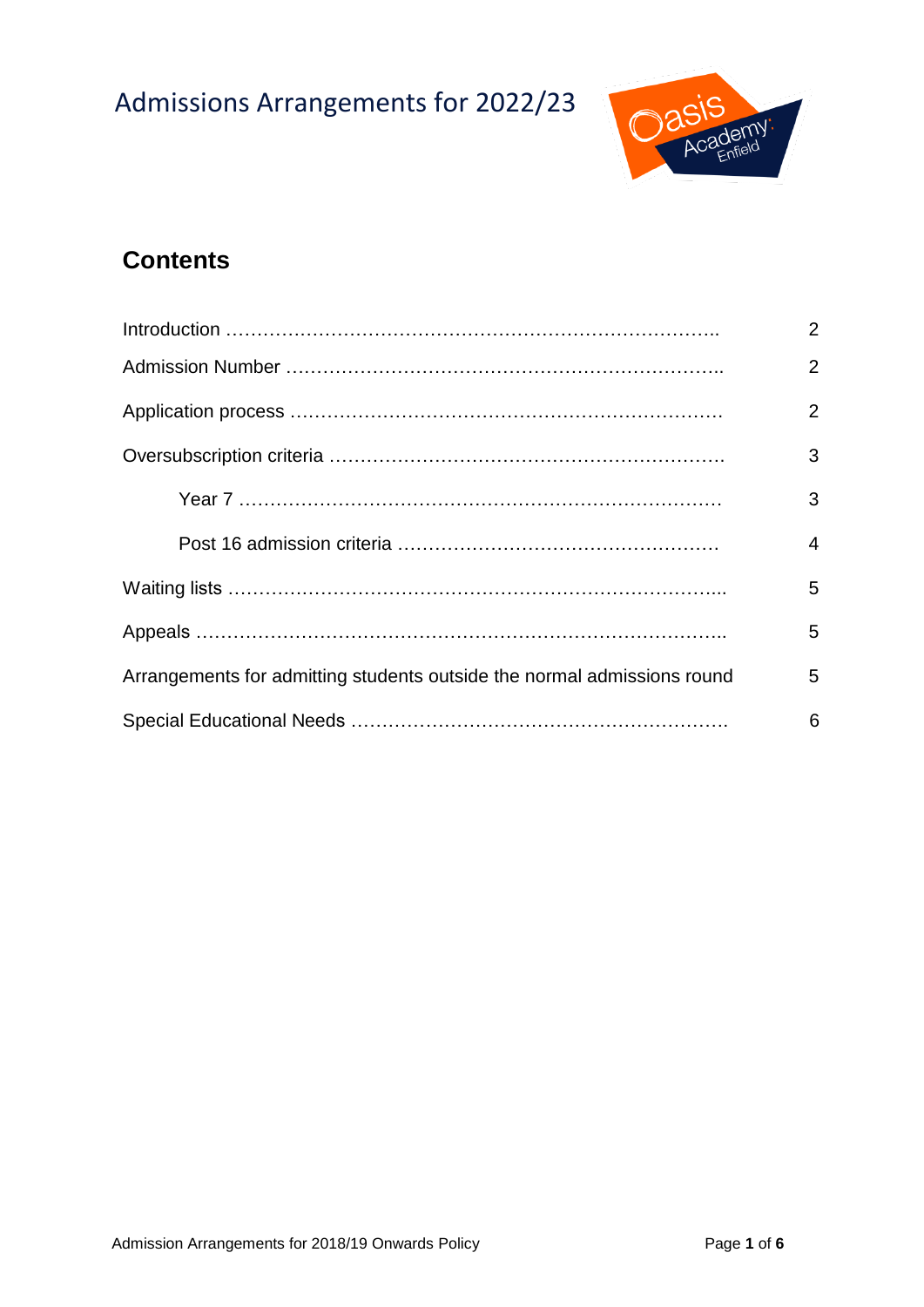#### **Introduction**

This document sets out the admission arrangements for Oasis Academy Enfield, throughout this document referred to as "the Academy". Oasis Academy Enfield is a fully inclusive secondary Academy accepting children of all abilities, of faith and no faith.

#### **Admission Number**

The Academy Trust has the following agreed admissions number for the Academy for the year **2022/2023** and, subject to any changes approved or required by the Secretary of State, for subsequent years:

**180** places for students in Year **7**.

**140** places for students in Year **12** including the number anticipated to enter the sixth form from year 11 at Oasis Academy Enfield. The Academy has an agreed admission number of 140 students to year 12 minus those students meeting the admission criteria progressing from the Academy's own year 11. The Academy will accordingly provide for the admission or progression of 140 students to the sixth form if sufficient requests for progression or applications for entry are received. If the admission number of 140 is met through internal transfers, no external applicants will be admitted.

The Academy will accordingly admit these numbers of students each year if there are sufficient applications. Where fewer than the published admission number for the relevant year group are received, the Academy Trust will offer places at the Academy to all those who have applied and, in the case of the sixth form, met the academic requirements of their chosen course.

#### **Application process**

Arrangements for applications for places to **Year 7** at the Academy will be made in accordance with Enfield Borough Council's co-ordinated admission arrangements and will be made on the online Common Application Form provided and administered by Enfield Borough Council.

If you are a parent or carer and wish to apply for a place at Oasis Academy Enfield for the following September, you will need to complete the Common Application Form via the Local Authority website: [www.enfield.gov.uk](http://www.enfield.gov.uk/)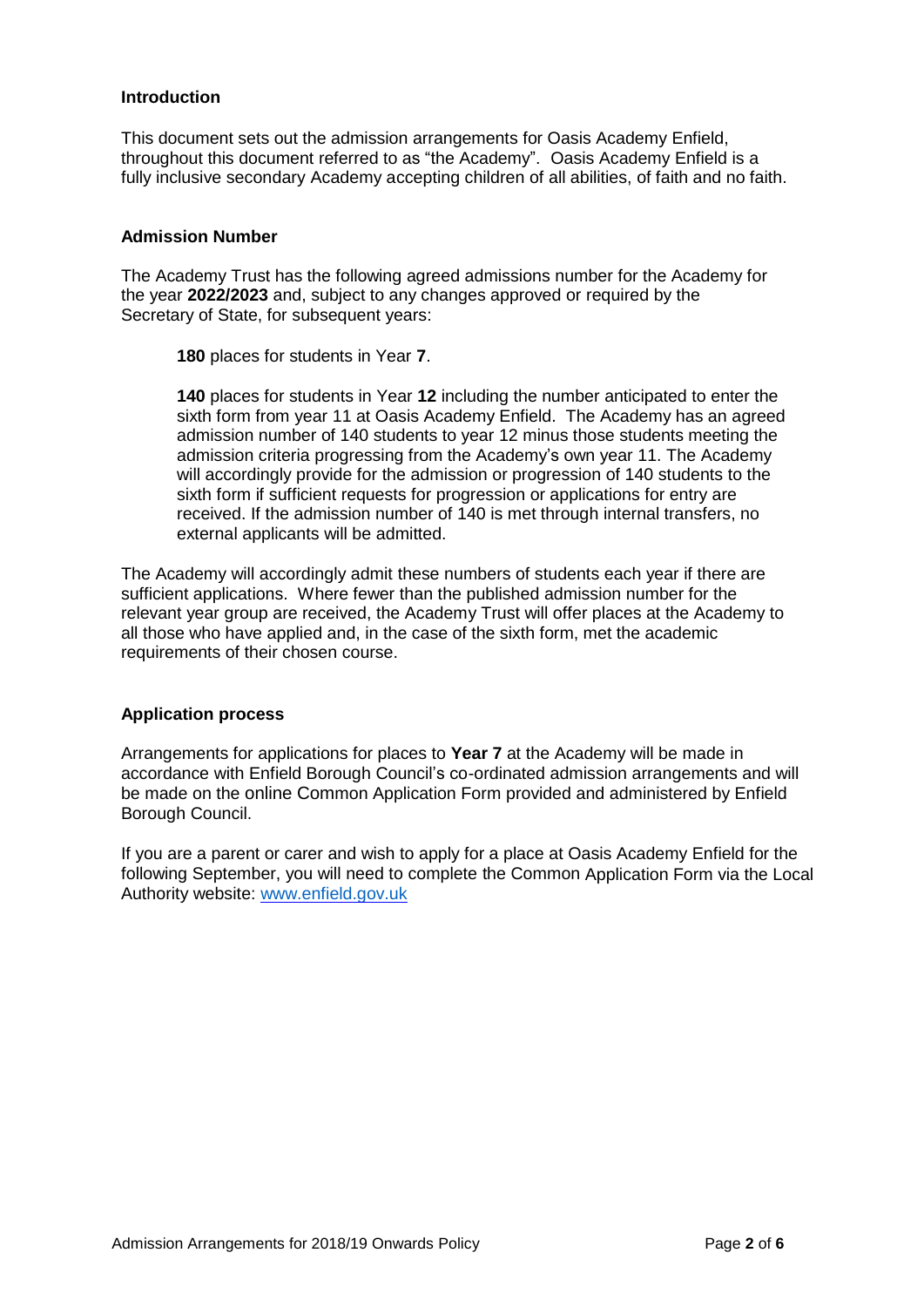Please visit our website www.oasisacademyenfield.org or contact us on 01992 655 400 or email [enfield.admissions@oasisenfield.org](mailto:enfield.admissions@oasisenfield.org) for more information on sixth form admissions.

#### **Oversubscription Criteria**

#### **Year 7**

Where the number of applications for admission is greater than the published admission number, applications will be considered against the oversubscription criteria set out below. After the admission of students with an Education, Health and Care plan naming the Academy will take priority. The criteria will then be applied in the order in which they are set out below:

Initial allocations will involve only those applications received by the published closing date and accepted as 'on time'.

- a) **Children in public care (looked after children) and children who were adopted (or subject to residence orders or special guardianship orders) immediately following having been looked after.**
	- Children in care are children who are in the care of a local authority or provided with accommodation by that local authority in accordance with section 22 of the Children Act 1989.
- b) **Children for whom a particular school is appropriate on exceptional medical grounds.** Such applications will be considered under this criterion only if they are supported by an attached written statement from a doctor. This must demonstrate that there is a very specific connection between the child's medical need and the school requested.
- c) **Children with a brother or sister, sibling, who will be attending the school at the time of proposed admission.** The children concerned must be living at the same address. The term "sibling" means a full, step, half, adopted or fostered brother or sister, but not cousins. The sibling link will be withdrawn for any future siblings of any child who has started at a school and it was subsequently found that they had gained a place on the basis of a fraudulent application.
- d) **Children whose parent is a member of staff who has been employed at the school for two or more years at the time of application and/or children of a member of staff who has been recruited to fill a vacancy for which there is a demonstrable skill shortage.**
- e) **Children living nearest to the school measured as the crow flies, that is, in a straight line from the child's home to the main entrance of the school on South Street.** Travel by private car or public transport will not be taken into account. All distances will be calculated by Enfield Council's admissions IT system using Address Base Premium. This provides a national grid co-ordinate and a unique reference for each postal address in Great Britain. The grid reference is provided to a resolution of 0.1 metre (10cm). The accuracy of each Address Base Premium is such that each point will fall within the addressed building. In the case of a multioccupancy building such as flats where there may only be one address point, priority will be given to the applicant whose door number is the lowest numerically or alphabetically.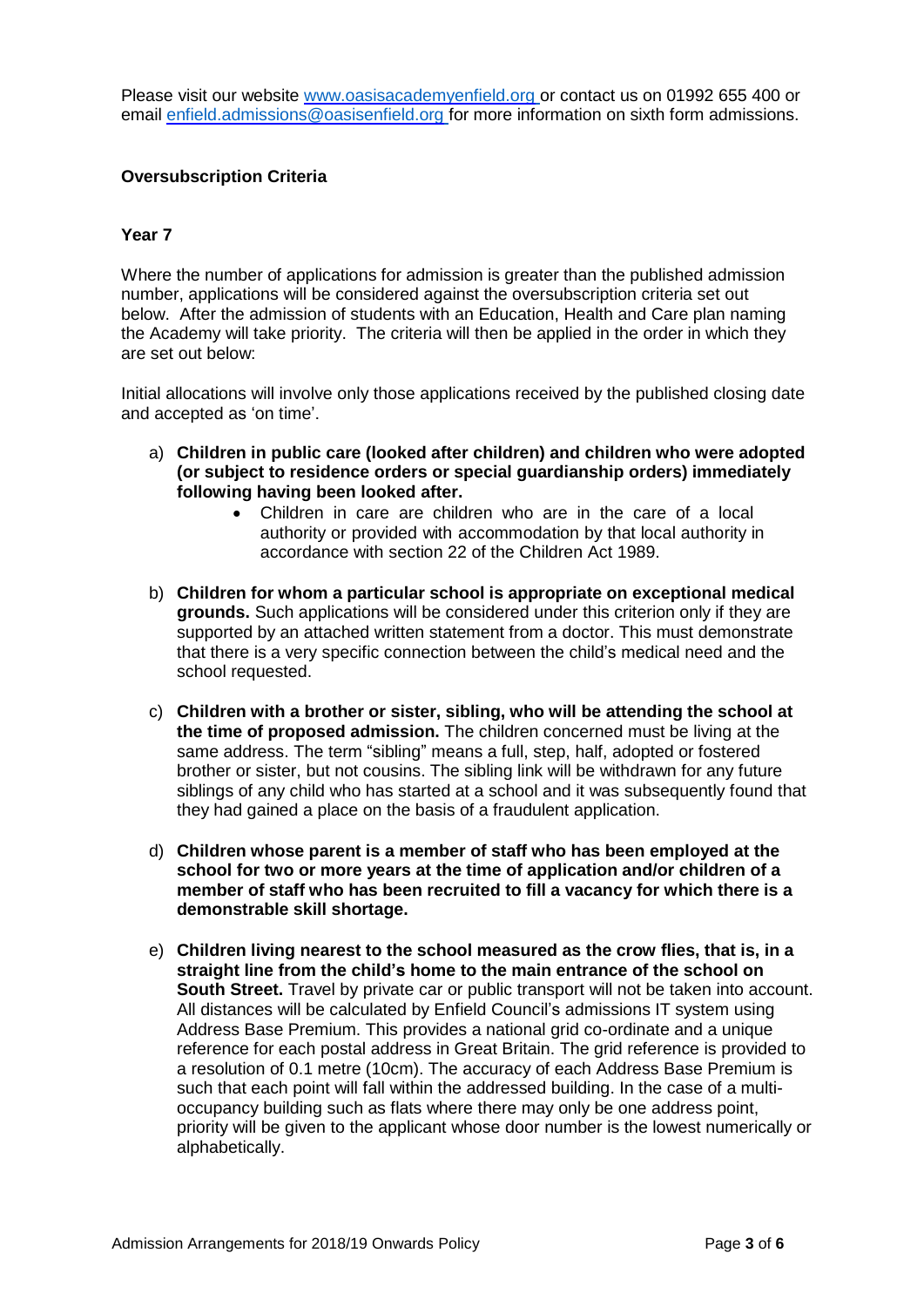The child's permanent home address is where he or she normally lives and sleeps and goes to school from. Proof of residence can be requested at any time throughout the admissions process. If false or misleading information is used to gain entry to the Academy, the offer of a place will be withdrawn.

Where two or more children live in a flat or other multi-home dwelling and it is not possible to determine which applicant lives closest to the preferred school as measured in a direct line from the building to the school; the available place(s) will be allocated by drawing lots.

If there are more applicants than there are places remaining within a particular category, random allocation will be used to allocate the final available place(s). The random allocation process will be independently verified.

# **Post 16 admission criteria**

The Academy Trust will publish specific criteria in relation to minimum academic entrance requirements for admission to the post-16 provision. These criteria are the same for internal and external transfers.

Where the number of applications for admission is greater than the published admission number, applications will be considered against the oversubscription criteria set out below. After the admission of students with an Education, Health and Care Plan naming the Academy will take priority. The criteria will then be applied in the order in which they are set out below:

Initial allocations will involve only those applications received by the published closing date and accepted as 'on time'.

- a) **Children in public care (looked after children) and children who were adopted (or subject to residence orders or special guardianship orders) immediately following having been looked after.**
	- Children in care are children who are in the care of a local authority or provided with accommodation by that local authority in accordance with section 22 of the Children Act 1989.
- b) **Children for whom a particular school is appropriate on exceptional medical grounds.** Such applications will considered under this criterion only if they are supported by an attached written statement from a doctor. This must demonstrate that there is a very specific connection between the child's medical need and the school requested.
- c) **Children with a brother or sister, sibling, who will be attending the school at the time of proposed admission.** The children concerned must be living at the same address. The term "sibling" means a full, step, half, adopted or fostered brother or sister, but not cousins. The sibling link will be withdrawn for any future siblings of any child who has started at a school and it is subsequently found that they had gained a place on the basis of a fraudulent application.
- d) **Children whose parent is a member of staff who has been employed at the school for two or more years at the time of application and/or children of a member of staff who has been recruited to fill a vacancy for which there is a demonstrable skill shortage.**
- e) **Children living nearest to the school measured as the crow flies, that is, in a straight line from the child's home to the main entrance of the school on**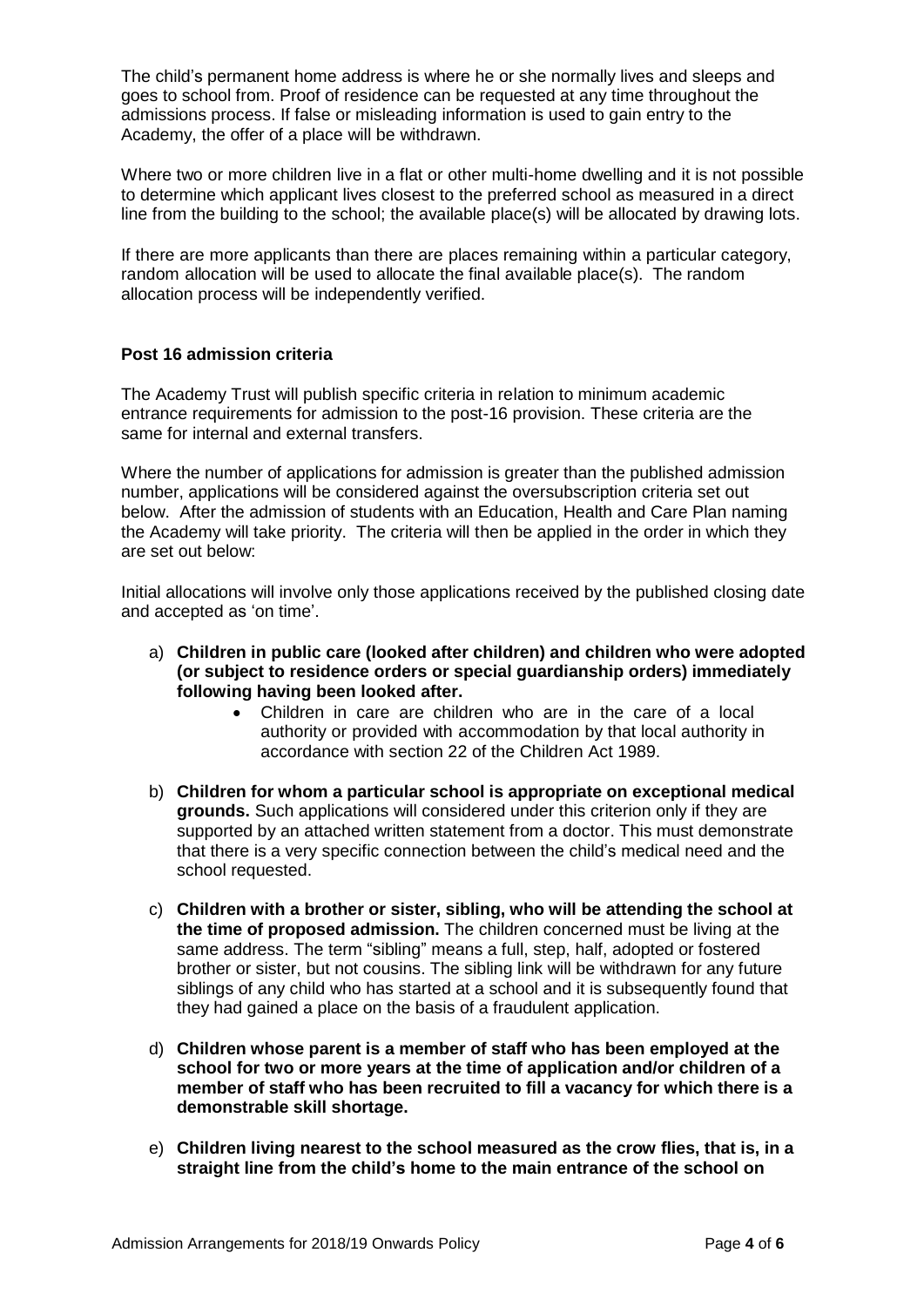**South Street.** Travel by private car or public transport will not be taken into account. All distances will be calculated by Enfield Council's admissions IT system using Address Base Premium. This provides a national grid co-ordinate and a unique reference for each postal address in Great Britain. The grid reference is provided to a resolution of 0.1 metre (10cm). The accuracy of each Address Base Premium is such that each point will fall within the addressed building. In the case of a multioccupancy building such as flats where there may only be one address point, priority will be given to the applicant whose door number is the lowest numerically and/or alphabetically.

The child's permanent home address is where he or she normally lives and sleeps and goes to school from. Proof of residence can be requested at any time throughout the admissions process. If false or misleading information is used to gain entry to the Academy, the offer of a place will be withdrawn.

Where two or more children live in a flat or other multi-home dwelling and it is not possible to determine which applicant lives closest to the preferred school as measured in a direct line from the building to the school; the available place(s) will be allocated by drawing lots.

If there are more applicants than there are places remaining within a particular category, random allocation will be used to allocate the final available place(s). The random allocation process will be independently verified.

# **Waiting lists**

Where the Academy receives more applications for places than there are places available, a waiting list will operate. It will be open to any parent to ask for his or her child's name to be placed on the waiting list, following an unsuccessful application.

Waiting lists for Year 7 and in-year admissions in to Year 7 to Year 11, will be administered by the Local Authority's co-ordinated admission scheme.

The Academy operates waiting lists for the Sixth Form.

Children's position on the waiting list will be determined solely in accordance with the oversubscription criteria as set out above. Where places become vacant they will be allocated to children on the waiting list in accordance with the oversubscription criteria.

# **Appeals**

Parents/carers have the right of appeal to an Independent Appeal Panel if they are dissatisfied with an admission decision of the Academy. The Appeal Panel will be independent of the Academy. The arrangements for Appeals will be in line with the School Admission Appeals Code published by the Department of Education.

Appellants should contact Enfield Local Education Authority for information on how to appeal: [enfield.school.admissions@enfield.gov.uk](mailto:enfield.school.admissions@enfield.gov.uk) or telephone 020 8379 5501.

#### **Arrangements for admitting students outside the normal admissions round**

The Local Authority's co-ordinated admission arrangements relate to applications submitted for Year 7 to Year 11 other than the normal year of entry. The Academy Trust will consider all such applications and if the year group applied for has a place available, admit the child.